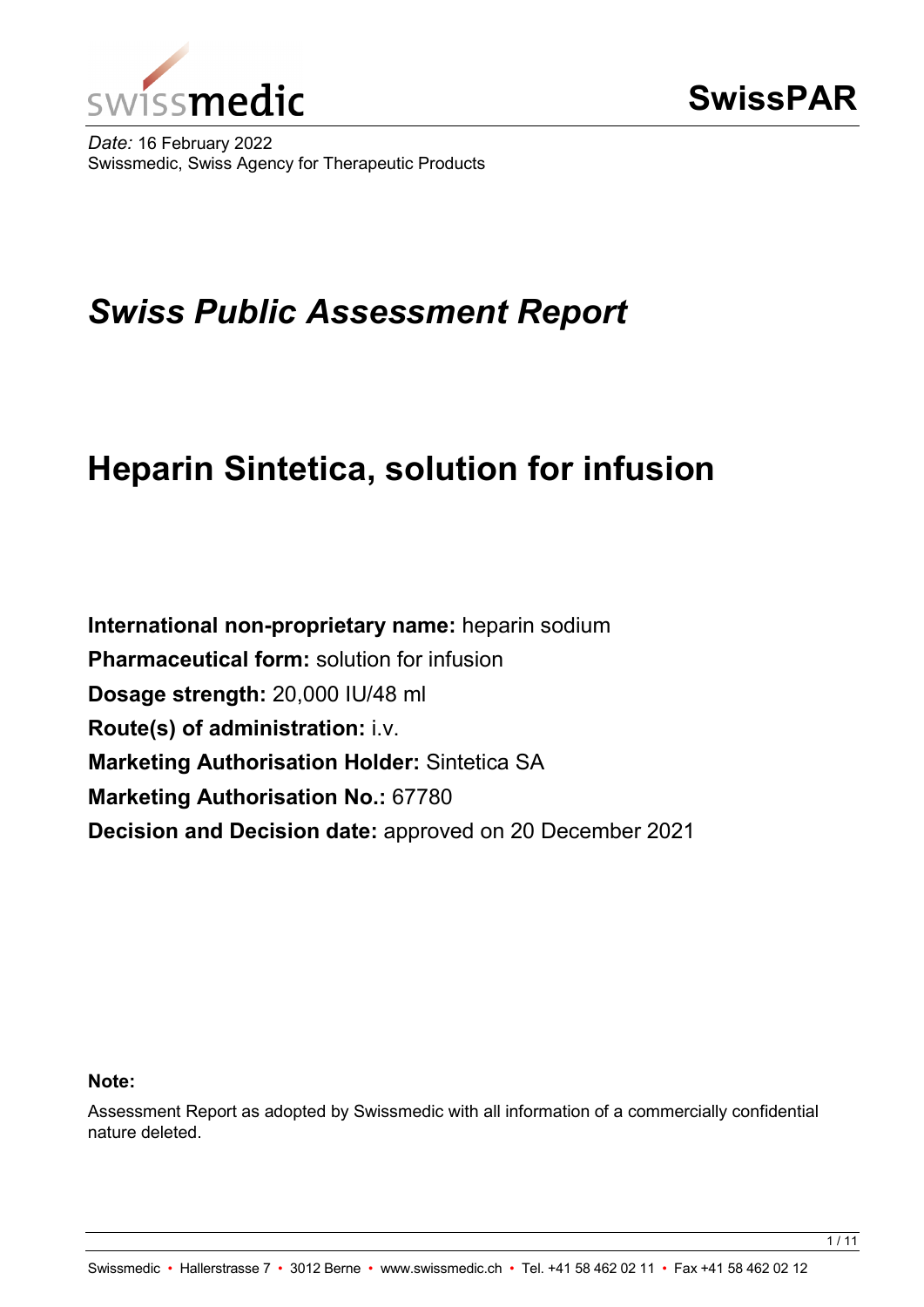

#### **About Swissmedic**

Swissmedic is the Swiss authority responsible for the authorisation and supervision of therapeutic products. Swissmedic's activities are based on the Federal Act of 15 December 2000 (Status as of 1 January 2020) on Medicinal Products and Medical Devices (TPA, SR 812.21). The agency ensures that only high-quality, safe and effective drugs are available in Switzerland, thus making an important contribution to the protection of human health.

#### **About the Swiss Public Assessment Report (SwissPAR)**

- The SwissPAR is referred to in Article 67 para. 1 of the Therapeutic Products Act and the implementing provisions of Art. 68 para. 1 let. e of the Ordinance of 21 September 2018 on Therapeutic Products (TPO, SR 812.212.21).
- The SwissPAR provides information about the evaluation of a prescription medicine and the considerations that led Swissmedic to approve or not approve a prescription medicine submission. The report focuses on the transparent presentation of the benefit-risk profile of the medicinal product.
- A SwissPAR is produced for all human medicinal products with a new active substance and transplant products for which a decision to approve or reject an authorisation application has been issued.
- A supplementary report will be published for approved or rejected applications for an additional indication for a human medicinal product for which a SwissPAR has been published following the initial authorisation.
- **The SwissPAR is written by Swissmedic and is published on the Swissmedic website. Information** from the application documentation is not published if publication would disclose commercial or manufacturing secrets.
- The SwissPAR is a "final" document, which provides information relating to a submission at a particular point in time and will not be updated after publication.
- In addition to the actual SwissPAR, a concise version of SwissPAR that is more comprehensible to lay persons (Public Summary SwissPAR) is also published.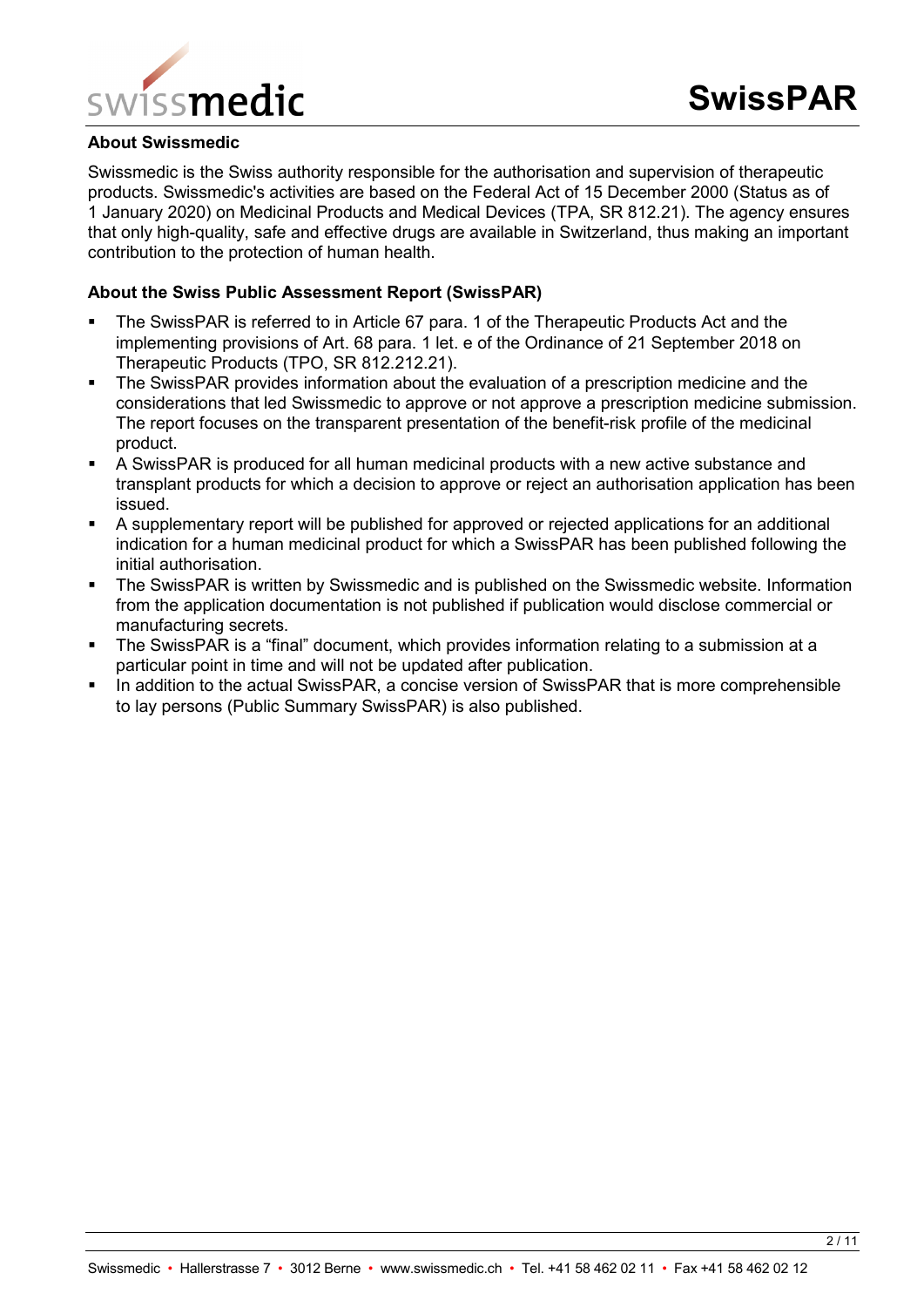

|                  | <b>Table of contents</b> |  |
|------------------|--------------------------|--|
| 1                |                          |  |
| $\overline{2}$   |                          |  |
| 2.1              |                          |  |
| 2.2              |                          |  |
| 2.2.1            |                          |  |
| 2.2.2            |                          |  |
| 2.2.3            |                          |  |
| 2.2.4            |                          |  |
| 2.3              |                          |  |
| 3                |                          |  |
| $\boldsymbol{4}$ |                          |  |
| 4.1              |                          |  |
| 4.2              |                          |  |
| 4.3              |                          |  |
| 5                |                          |  |
| 6                |                          |  |
| 6.1              |                          |  |
| 6.2              |                          |  |
| 6.3              |                          |  |
| 7                |                          |  |
| 8                |                          |  |
| 8.1              |                          |  |
|                  |                          |  |

 $\frac{3}{11}$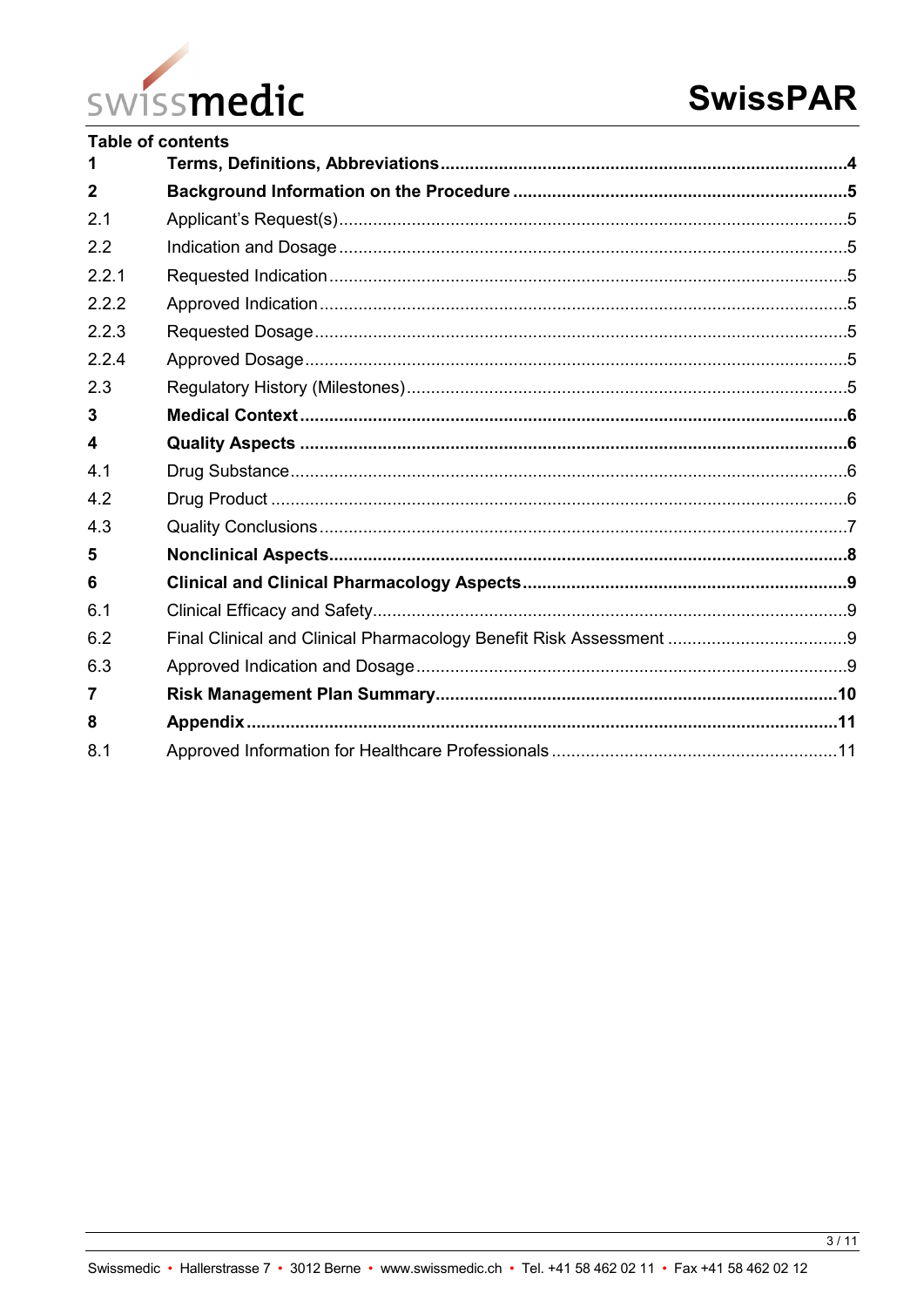

<span id="page-3-0"></span>

| 1           | <b>Terms, Definitions, Abbreviations</b>                                                                              |
|-------------|-----------------------------------------------------------------------------------------------------------------------|
| <b>ADA</b>  | Anti-drug antibody                                                                                                    |
| <b>ADME</b> | Absorption, Distribution, Metabolism, Elimination                                                                     |
| <b>ALT</b>  | Alanine aminotransferase                                                                                              |
| <b>API</b>  | Active pharmaceutical ingredient                                                                                      |
| <b>ATC</b>  | Anatomical Therapeutic Chemical Classification System                                                                 |
| <b>AUC</b>  | Area under the plasma concentration-time curve                                                                        |
| AUC0-24h    | Area under the plasma concentration-time curve for the 24-hour dosing interval                                        |
| Cmax        | Maximum observed plasma/serum concentration of drug                                                                   |
| <b>CYP</b>  | Cytochrome P450                                                                                                       |
| <b>ERA</b>  | <b>Environmental Risk Assessment</b>                                                                                  |
| <b>GLP</b>  | <b>Good Laboratory Practice</b>                                                                                       |
| <b>ICH</b>  | International Council for Harmonisation                                                                               |
| Ig          | Immunoglobulin                                                                                                        |
| <b>INN</b>  | <b>International Nonproprietary Name</b>                                                                              |
| LoQ         | <b>List of Questions</b>                                                                                              |
| <b>MAH</b>  | <b>Marketing Authorisation Holder</b>                                                                                 |
| Max         | Maximum                                                                                                               |
| Min         | Minimum                                                                                                               |
| N/A         | Not applicable                                                                                                        |
| NO(A)EL     | No Observed (Adverse) Effect Level                                                                                    |
| <b>PD</b>   | Pharmacodynamics                                                                                                      |
| <b>PIP</b>  | Paediatric Investigation Plan (EMA)                                                                                   |
| <b>PK</b>   | Pharmacokinetics                                                                                                      |
| PopPK       | Population PK                                                                                                         |
| <b>PSP</b>  | Pediatric Study Plan (US-FDA)                                                                                         |
| <b>RMP</b>  | <b>Risk Management Plan</b>                                                                                           |
| SwissPAR    | <b>Swiss Public Assessment Report</b>                                                                                 |
| <b>TPA</b>  | Federal Act of 15 December 2000 (Status as of 1 January 2020 on Medicinal Products<br>and Medical Devices (SR 812.21) |
| <b>TPO</b>  | Ordinance of 21 September 2018 (Status as of 1 April 2020) on Therapeutic Products<br>(SR 812.212.21)                 |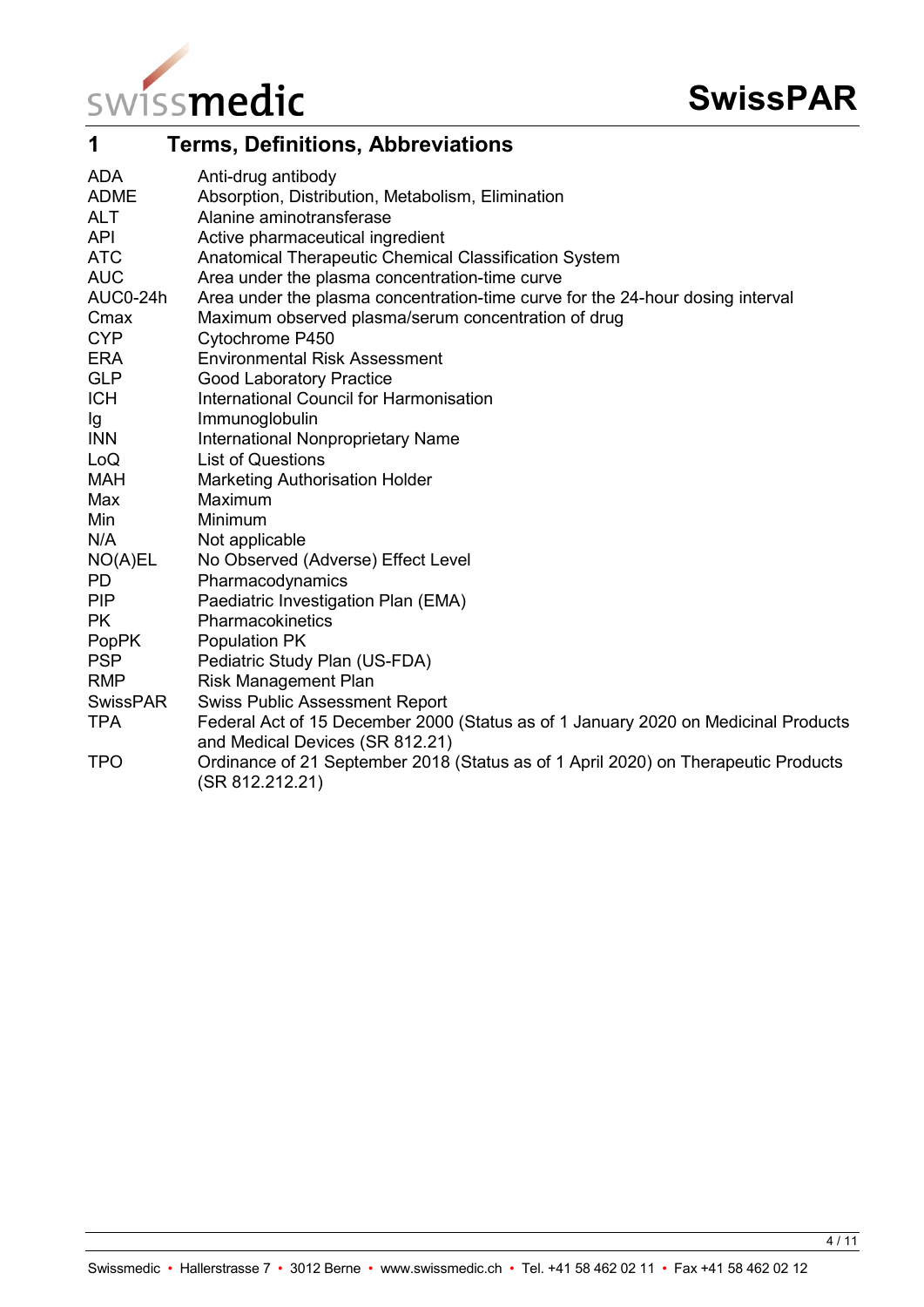

# <span id="page-4-0"></span>**2 Background Information on the Procedure**

# <span id="page-4-1"></span>**2.1 Applicant's Request(s)**

#### **New Active Substance status**

The applicant requested the status of a new active entity for the active substance heparin sodium of the medicinal product mentioned above.

# <span id="page-4-2"></span>**2.2 Indication and Dosage**

#### <span id="page-4-3"></span>**2.2.1 Requested Indication**

Treatment of thromboembolic disease of all causes and at any site, and relay treatment following thrombolytic therapy; in the event of myocardial infarction; inhibition of coagulation in the event of extracorporeal circulation and haemodialysis.

#### <span id="page-4-4"></span>**2.2.2 Approved Indication**

Treatment of thromboembolic disease of all causes and at any site, and relay treatment following thrombolytic therapy; in the event of myocardial infarction; inhibition of coagulation in the event of extracorporeal circulation and haemodialysis.

#### <span id="page-4-5"></span>**2.2.3 Requested Dosage**

As required based on the results of coagulation tests or schematically depending on the indication.

#### <span id="page-4-6"></span>**2.2.4 Approved Dosage**

(see appendix)

.

# <span id="page-4-7"></span>**2.3 Regulatory History (Milestones)**

| Application              | 25 November 2019  |
|--------------------------|-------------------|
| Formal control completed | 30 June 2020      |
| List of Questions (LoQ)  | 27 October 2020   |
| Answers to LoQ           | 23 April 2021     |
| Predecision              | 22 July 2021      |
| Answers to Predecision   | 21 September 2021 |
| <b>Final Decision</b>    | 20 December 2021  |
| <b>Decision</b>          | approval          |
|                          |                   |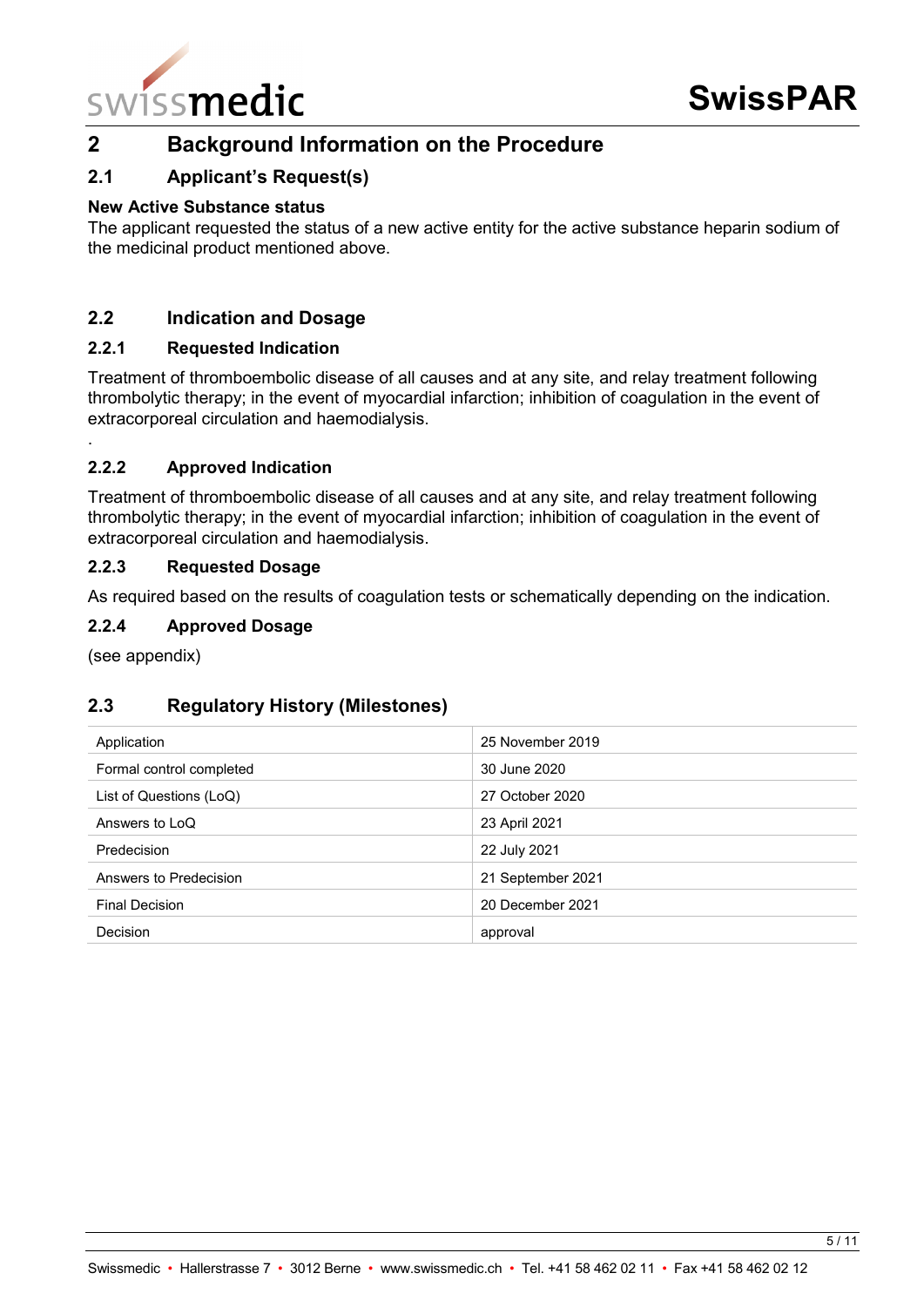

# <span id="page-5-0"></span>**3 Medical Context**

Unfractionated heparins (UFH) are a natural combination of polysaccharides of varying chain lengths and are generally administered intravenously for anticoagulation.

The medical need for the proposed product is justified with the dosage strength of 416 IU/ml administered at an infusion rate of 1 ml/h, resulting in a standard daily dose of 10,000 IU/24h.

# <span id="page-5-1"></span>**4 Quality Aspects**

### <span id="page-5-2"></span>**4.1 Drug Substance**

INN: Heparin sodium

Molecular mass: between 3,000 and 40,000 g/mol

Molecular structure: Polymers of alternating derivatives of α-D-glucosamine (N-sulfated, O-sulfated or N-acetylated) and uronic acid (α-L-iduronic acid or β-D-glucuronic acid) joined by glycosidic linkages, sodium salt.

Physico-chemical properties: Heparin sodium occurs as a white or almost white hygroscopic powder, freely soluble in water.

Manufacture: Heparin sodium is prepared from the intestinal mucosae of pigs. As required by Ph. Eur. monograph 0333, the intestines are collected from healthy animals suitable for human consumption, and all stages of production and sourcing are subject to a quality management system that ensures full traceability. The manufacturing process is well described, and the process controls have been justified. Process validation batches representative of the commercial process showed consistent results for the process parameters, in-process controls and product quality. The process was validated with material from each supplier of the intermediate.

Specification: The specification includes all the tests described in the current Ph. Eur. monograph 0333 as well as additional tests. All non-compendial analytical procedures have been validated in accordance with ICH guidelines.

Stability: Based on the stability data submitted, the proposed storage conditions and shelf life of the drug substance are considered satisfactory.

# <span id="page-5-3"></span>**4.2 Drug Product**

Description and composition: The drug product is an injectable solution containing 20,000 IU/48 ml (417 IU/ml) of heparin sodium, which delays clotting of the blood by catalysing the inhibition of thrombin (factor IIa) and factor Xa by antithrombin. Sodium chloride is included as an iso-osmotic agent.

The dosage strength has been developed for intravenous administration using a syringe pump, avoiding any dilution steps.

Manufacture: The manufacturing process is comprised of compounding, filtration, terminal sterilisation, inspection, labelling and secondary packaging. Process validation studies were executed at commercial scale using three validation batches.

Specification: The specifications include validated analytical procedures that demonstrate the quality, identity, strength, purity and safety of the product. All non-compendial analytical procedures have been validated in accordance with ICH guidelines.

Container-closure system: The 50 ml glass vial and the bromobutyl rubber stopper comply with the requirements of the respective Ph. Eur. chapter.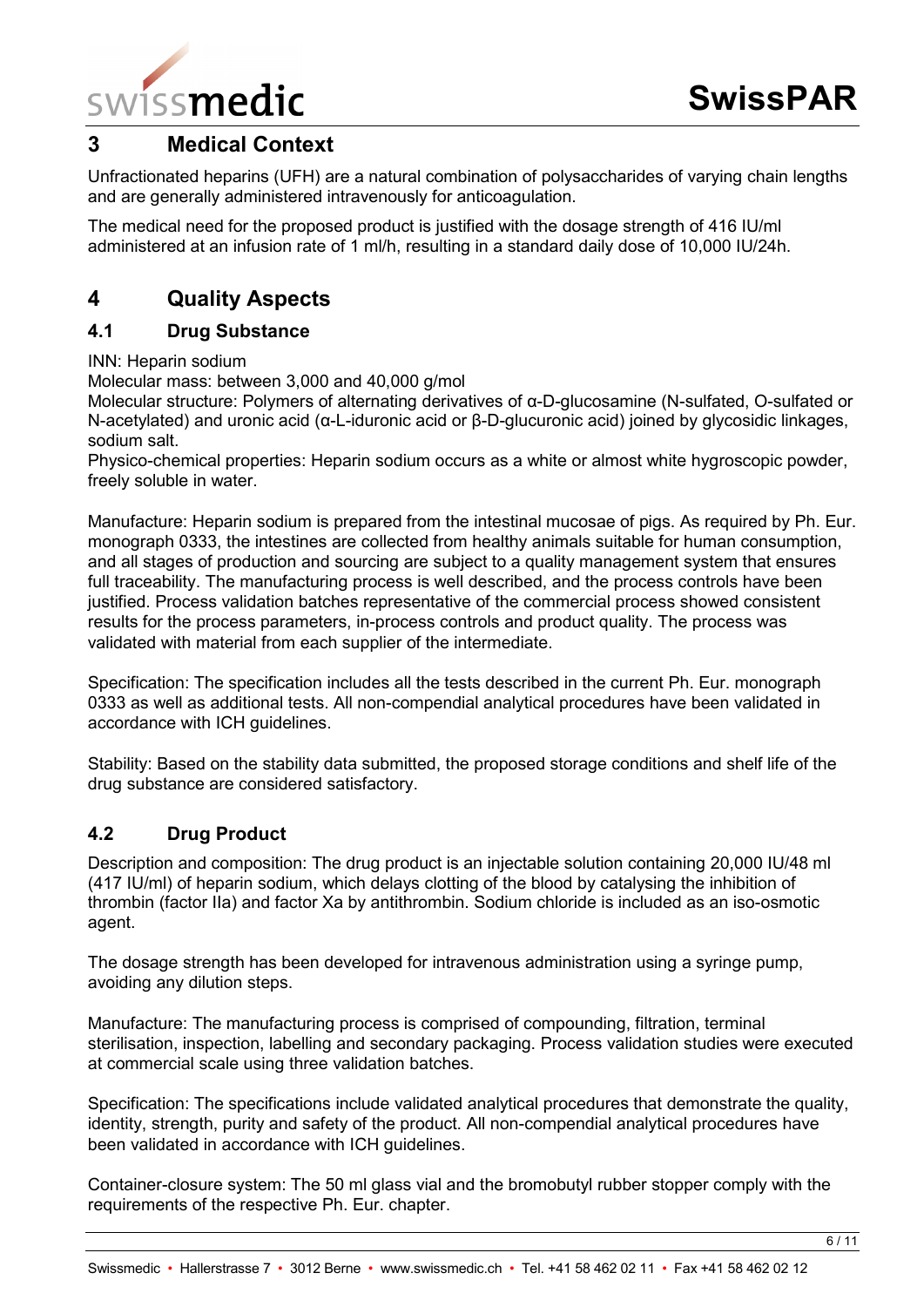

Stability: Real-time and accelerated stability support the shelf life of 18 months for the drug product stored at 15-25°C, protected from light.

#### <span id="page-6-0"></span>**4.3 Quality Conclusions**

Satisfactory and consistent quality of the drug substance and drug product has been demonstrated. Safety aspects with regard to viral and non-viral contaminants were satisfactorily addressed. The risk for adventitious agents is minimised.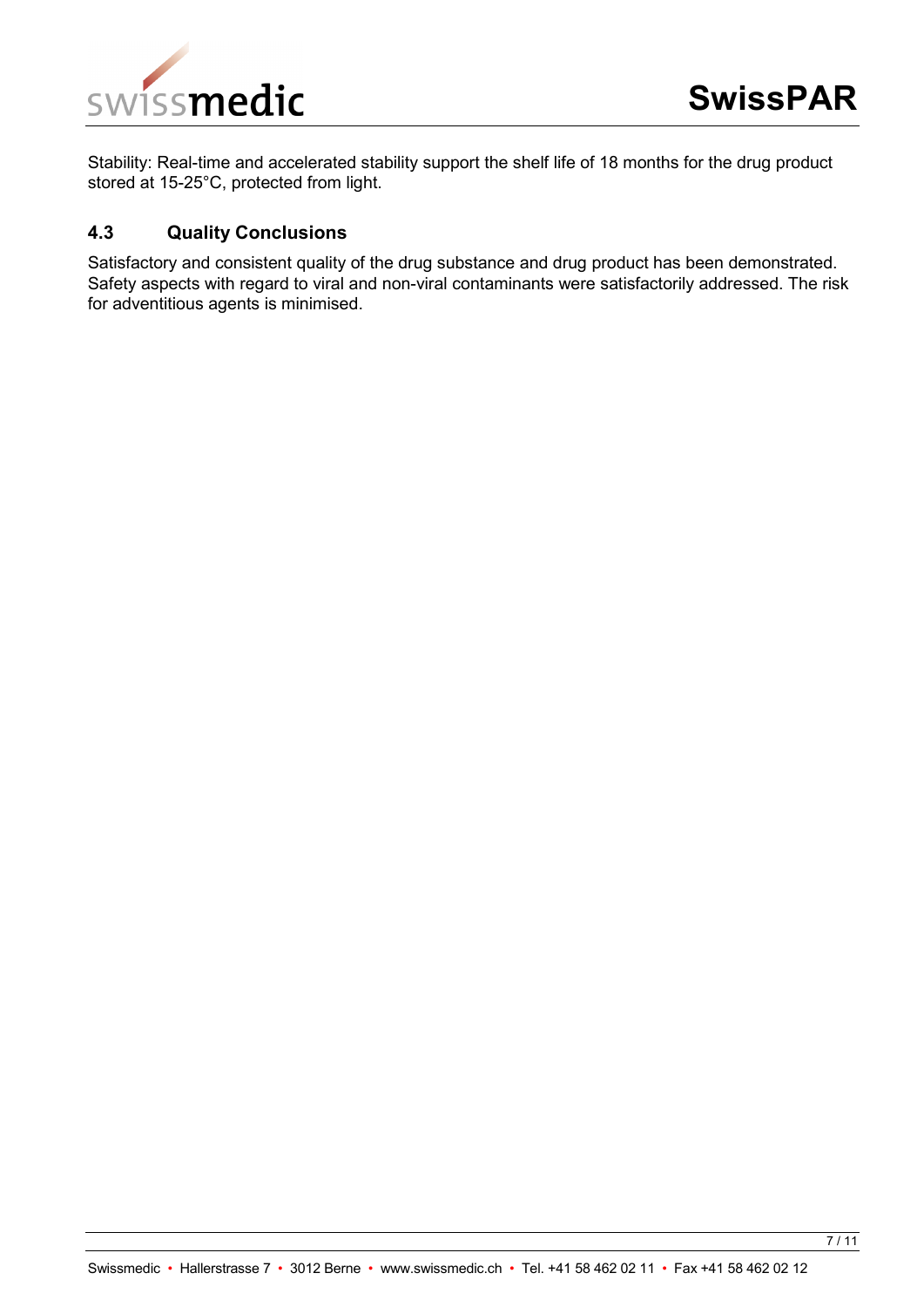

# <span id="page-7-0"></span>**5 Nonclinical Aspects**

A nonclinical programme to support the marketing authorisation application for Heparin Sintetica (heparin sodium) has not been carried out.

Since heparin as a drug substance is present in several medicinal products, has already been approved worldwide, and there is lengthy clinical experience, pharmacodynamic, pharmacokinetic and toxicology studies have not been performed and are not considered to be warranted. Swissmedic accepted this approach since it is in line with the legal framework, current guidelines and the 3R principles.

The efficacy and safety of Heparin Sintetica are based solely on quality comparability data and clinical safety data.

Swissmedic • Hallerstrasse 7 • 3012 Berne • www.swissmedic.ch • Tel. +41 58 462 02 11 • Fax +41 58 462 02 12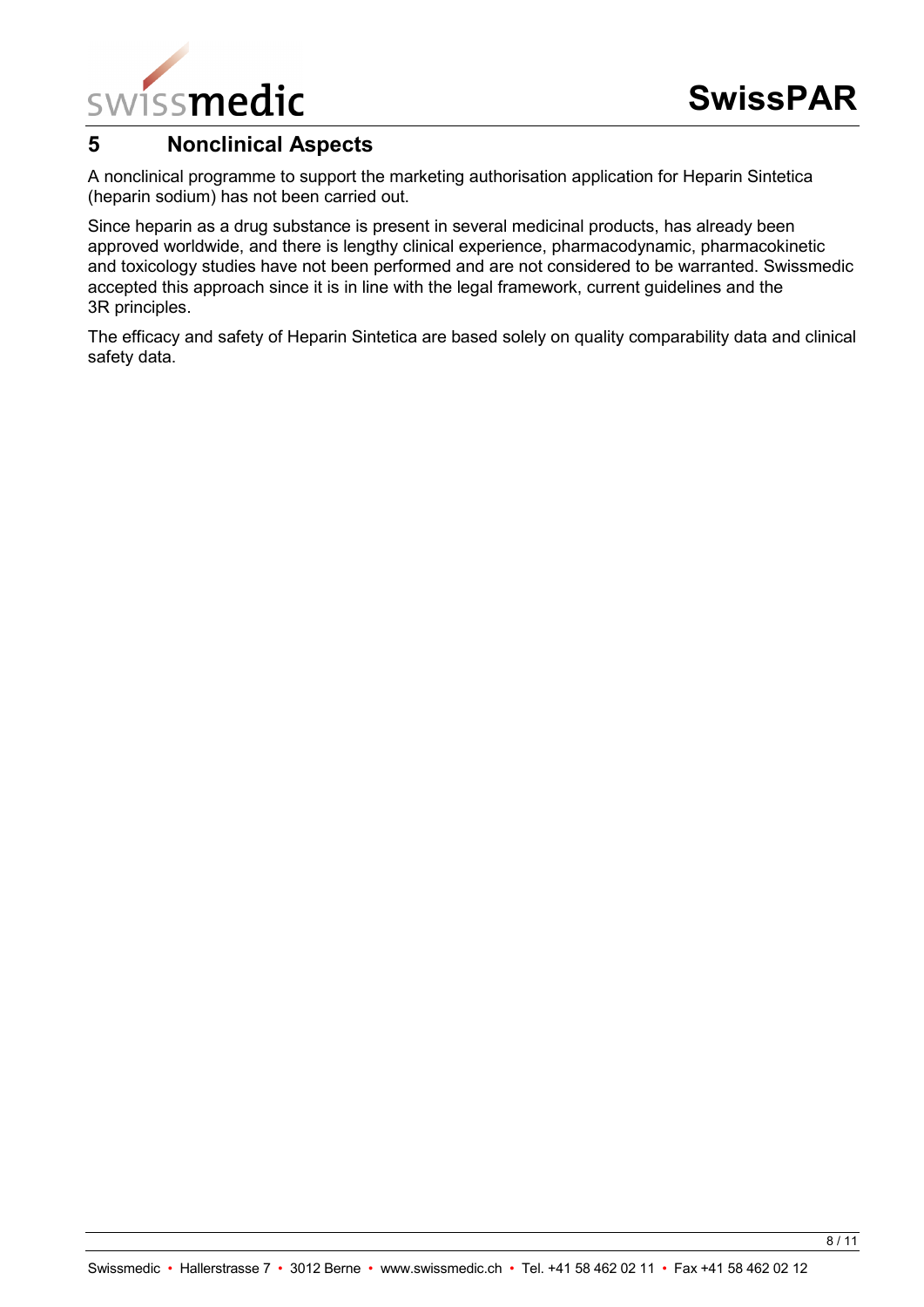

# <span id="page-8-0"></span>**6 Clinical and Clinical Pharmacology Aspects**

# <span id="page-8-1"></span>**6.1 Clinical Efficacy and Safety**

The efficacy and safety profile of unfractionated heparins (UFH) can be considered to be known. The review of the primarily literature-based documentation gave no indication that the efficacy and safety profile of the proposed product would be different than already established.

Laboratory analyses, particularly those to prove the standards to be met for heparin according to the EU pharmacopoeia, support this assumption of comparability.

## <span id="page-8-2"></span>**6.2 Final Clinical and Clinical Pharmacology Benefit Risk Assessment**

The anticoagulative efficacy of Heparin Sintetica can be considered to be justified. Further investigations did not give any indication of a safety profile for Heparin Sintetica that differs from UFHs currently available on the Swiss market. The benefit-risk profile is rated positive.

# <span id="page-8-3"></span>**6.3 Approved Indication and Dosage**

See information for healthcare professionals in the Appendix.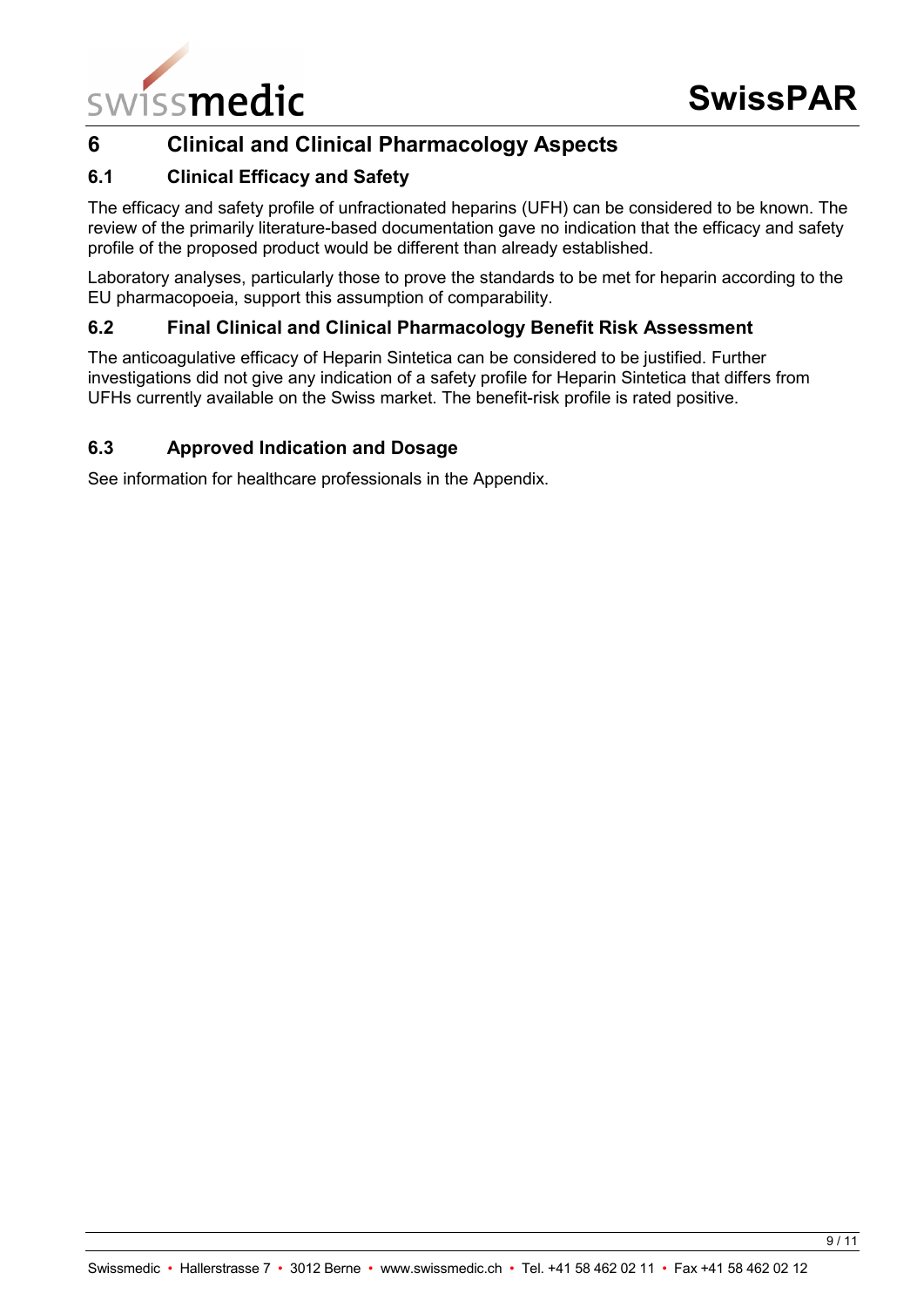

# <span id="page-9-0"></span>**7 Risk Management Plan Summary**

The RMP summaries contain information on the medicinal products′ safety profiles and explain the measures that are taken in order to further investigate and monitor the risks as well as to prevent or minimise them.

The RMP summaries are published separately on the Swissmedic website. Marketing Authorisation Holders are responsible for the accuracy and correctness of the content of the published RMP summaries. As the RMPs are international documents, their summaries might differ from the content in the information for healthcare professionals / product information approved and published in Switzerland, e.g. by mentioning risks occurring in populations or indications not included in the Swiss authorisations.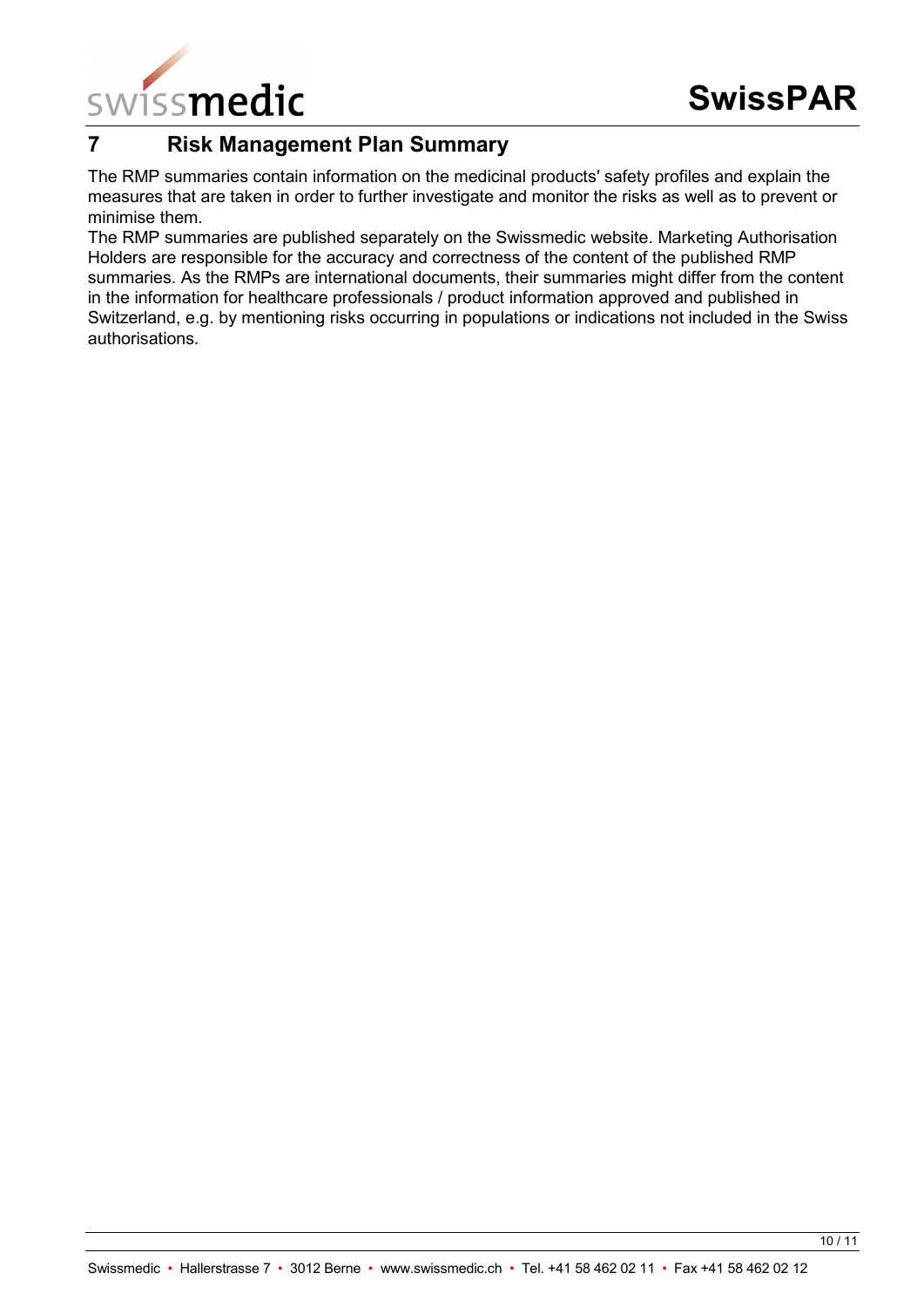

# <span id="page-10-0"></span>**8 Appendix**

# <span id="page-10-1"></span>**8.1 Approved Information for Healthcare Professionals**

Please be aware that the following version of the information for healthcare professionals relating to Heparin Sintetica, solution for infusion, was approved with the submission described in the SwissPAR. This information for healthcare professionals may have been updated since the SwissPAR was published.

Please note that the reference document, which is valid and relevant for the effective and safe use of medicinal products in Switzerland, is the information for healthcare professionals approved and authorised by Swissmedic (see www.swissmedicinfo.ch).

#### **Note:**

The following information for healthcare professionals has been translated by the MAH. The Authorisation Holder is responsible for the correct translation of the text. Only the information for healthcare professionals approved in one of the official Swiss languages is binding and legally valid.

11 / 11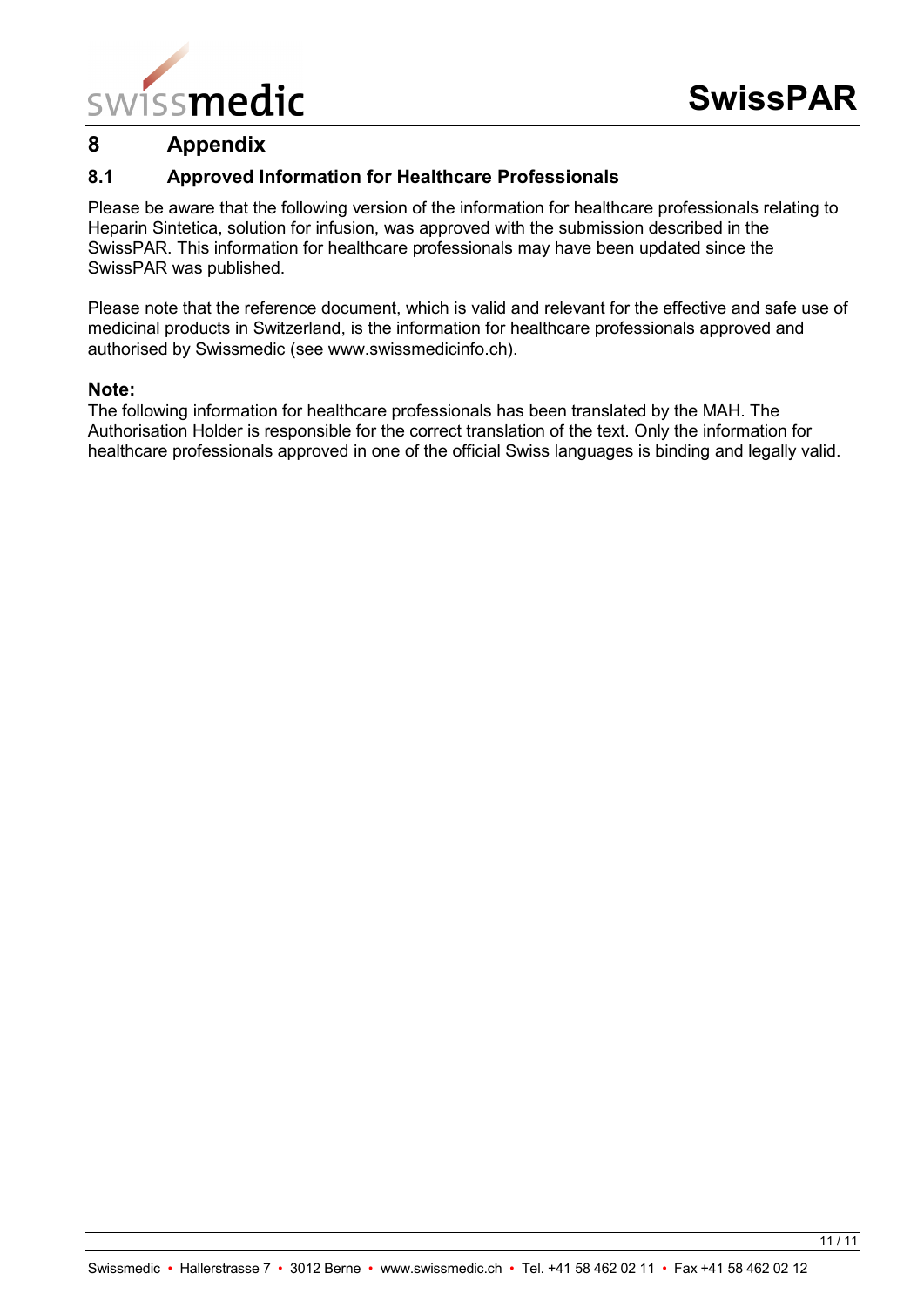# **HEPARIN SINTETICA**

## **Composition**

*Active substances* Heparin sodium (extracted from pig intestinal mucosa).

*Excipients* Sodium chloride. Water for injections. 1 mL of solution for infusion contains 3.8 mg sodium.

### **Pharmaceutical form and active substance quantity per unit**

Solution for intravenous infusion. 1 vial of 48 mL solution for infusion contains 20,000 IU heparin sodium. 1 mL contains 417 IU heparin sodium.

### **Indications/Uses**

Treatment of thromboembolic disease of all causes and at any site, and relay treatment following thrombolytic therapy; in the event of myocardial infarction; inhibition of coagulation in the event of extracorporeal circulation and haemodialysis.

### **Dosage/Administration**

### *Usual dosage*

The dosage of Heparin Sintetica must be adjusted to the specificities of each case (disease type and progression, patient body weight and age, adverse reactions, etc.).

Close observation is required to ensure the dosage is adequate, because insufficient doses allow the thrombotic process to continue progressing with the continued risk of a fatal embolism.

The dosage should be selected based on coagulation test results (thrombin time, partial thromboplastin time, activated partial thromboplastin time); in the event of repeated IV injections, these results also allow subsequent doses to be scheduled. Clinical experience has demonstrated that the heparin dosage varies greatly depending on the indication. When administering low heparin doses for thromboprophylaxis, coagulation tests are generally not necessary.

### *Special dosage instructions*

In patients with hepatic or renal impairment or coagulation disorders, treatment with Heparin Sintetica must be based on coagulation test results.

### *1. Treatment of thromboembolic diseases*

Close monitoring of treatment with determination of coagulation parameters is absolutely necessary in all cases. Treatment monitoring and dose adjustments are generally based on the activated partial thromboplastin time (APTT) which should be 1.5-2.5 ULN. Follow-up APTT tests are recommended 1- 2 hours, 6 hours, 12 hours and 24 hours after initiation of heparin treatment as a continuous intravenous infusion.

# *Dosage in adults*

*Infusion (first-line method of administration):* An initial dose of 5,000-10,000 IU is to be injected, followed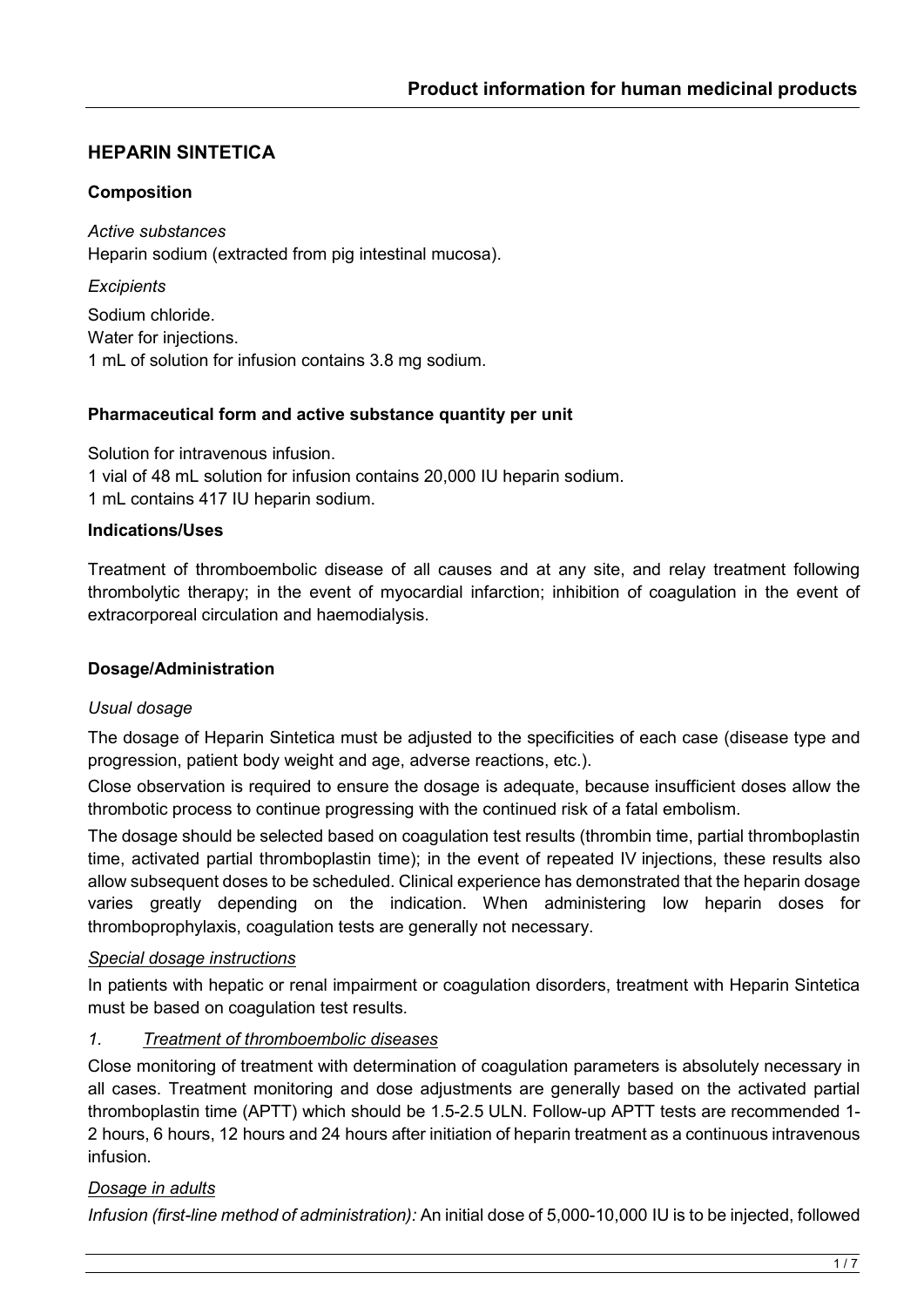by an infusion of 10,000-30,000 IU daily using a syringe pump.

The heparin solution for infusion provided is ready for use.

These dosage instructions are a guideline only. Daily doses must be increased on the first day of treatment for pulmonary embolism associated with shock, guided by laboratory test results (e.g., infusion of 40,000-60,000 IU).

Treatment monitoring (four to six hours following an IV injection) with laboratory tests (thrombin time, partial thromboplastin time, activated partial thromboplastin time) allows the dosage to be adjusted to individual needs. The total duration of treatment is based on clinical response. As a general rule, heparin treatment is maintained until the thromboembolic process has stabilised or regressed; anticoagulant therapy is then continued via the oral route (e.g., phenprocoumon) for several weeks to months in addition to heparin for the first few days.

### *2. Extracorporeal circulation*

Heparin is administered to the patient at a dosage of 150-300 IU Heparin Sintetica per kg body weight, guided by the exact coagulation test results. Heparin is added to stored blood at a dosage of 1,500- 2000 IU Heparin Sintetica per 500 mL.

# *3. Artificial kidney*

The heparin dosage is based on coagulation tests, as blood coagulation is often impaired in these patients.

# **Contraindications**

Heparin Sintetica is contraindicated in the event of hypersensitivity to the active substance or to any of the excipients listed under "Composition", in the event of current or past thrombocytopenia induced by heparin (heparin-induced thrombocytopenia), in the event of diseases associated with a predisposition to haemorrhage (e.g., haemorrhagic diathesis, coagulation factor deficits [except for consumption coagulopathy in the hypercoagulable phase], severe liver, kidney or pancreas diseases, severe thrombocytopenia), in the event of diseases associated with suspected vascular lesions (e.g., gastrointestinal tumours and ulcers, hypertension [> 105 mmHg diastolic], brain haemorrhage, CNS trauma or surgery, eye surgery, retinopathy, vitreous haemorrhage, aneurysm of a cerebral artery, subacute bacterial endocarditis), in the event of imminent abortion, spinal anaesthesia, epidural anaesthesia or lumbar puncture.

### **Warnings and precautions**

Suspected malignant tumour with a tendency to haemorrhaging, kidney stones, ureteral stones, chronic alcoholism. IM injections should be avoided during heparin treatment due to the risk of haematoma.

Close monitoring and coagulation parameter testing is required in infants, children and patients with renal/hepatic impairment; this applies also to thromboprophylaxis (low-dose treatment).

In patients who develop (or who have developed) clinically relevant thrombocytopenia during heparin use which may be accompanied by a paradoxical additional risk of developing arterial thrombosis, convention low-molecular-weight heparins may be administered only once a negative *in vitro* platelet aggregation test is available.

Heparin Sintetica is contraindicated if this test result is positive.

Heparin-induced thrombocytopenia (HIT) is observed more frequently with unfractionated heparin than with low-molecular-weight heparin. Alternative anticoagulants in affected patients are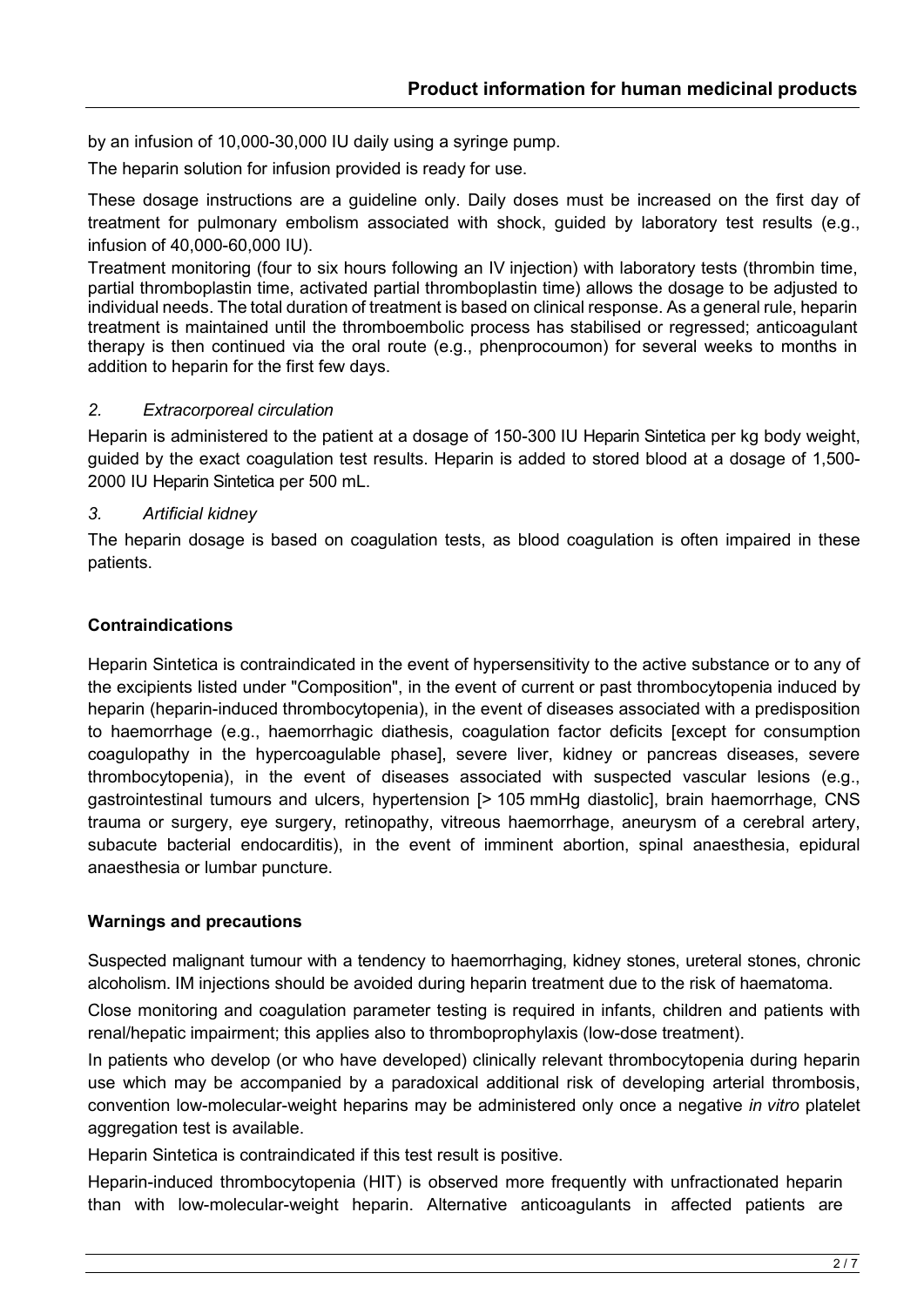danaparoid (a heparinoid) and lepirudin (a direct thrombin inhibitor).

In patients with a medical history indicative of heparin-induced thrombocytopenia, an alternative to unfractionated heparin must be considered, even if the platelet aggregation test is negative.

A platelet count is required:

- before administering heparin,
- one day after initiating heparin treatment, and
- regularly thereafter, every 3 to 4 days during the first three weeks of treatment. Particularly careful medical monitoring is required:
- during pregnancy, particularly with prolonged use (see "Pregnancy, lactation");
- in elderly patients, particularly female patients;
- in the event of co-administration with fibrinolytics or oral anticoagulants, platelet aggregation inhibitors and/or glycoprotein IIb/IIIa receptor antagonists;
- in the event of co-administration with medicinal products that increase serum potassium. Blood potassium must be monitored in at-risk patients (e.g., patients with diabetes, renal impairment, or those taking medicinal products that increase potassium levels).

This medicinal product contains 183.3 mg sodium per vial, equivalent to 9.2% of the WHO recommended maximum daily intake of 2 g sodium for an adult.

### **Interactions**

Substances that affect platelet aggregation or blood coagulation are likely to increase the risk of haemorrhage (e.g., acetylsalicylic acid, ticlopidine, clopidogrel, glycoprotein IIb/IIIa receptor antagonists, dipyridamole, coumarin derivatives, fibrinolytics, dextran, high-dose penicillins).

The effect of Heparin Sintetica may be potentiated in the event of co-administration with non-steroidal anti-inflammatory drugs.

Co-administration of basic medicinal products such as tricyclic psychotropics, antihistamines and quinine with heparin may result in salt formation with a mutual loss of effect of the administered drugs.

Intravenous nitroglycerin infusions may reduce the effect of heparin. Consequently, discontinuation of nitroglycerin may lead to a sudden increase in TPT. In the event of concomitant nitroglycerin infusions, close monitoring of TPT and heparin dose adjustments are vital.

Heparin increases the free fractions of lidocaine, propranolol and diazepam due to an effect on protein binding. The clinical relevance of this finding is not known. Heparin may potentiate the effect of digitoxin by displacing it from its protein binding sites.

Co-administration of heparin and dihydroergotamine may lead to a potentiation of the effect of heparin. The combination of heparin and corticoids increases the risk of gastrointestinal haemorrhage.

# **Pregnancy, lactation**

### *Pregnancy*

There are no clinical data on the use of Heparin Sintetica in pregnant women or preclinical data from animal studies. As heparin does not cross the placenta, no direct teratogenic effects on human foetuses are expected. In clinical studies on heparin, no malformations were described, but an increased risk of premature parturition and stillbirth was observed when anticoagulants were administered during pregnancy. However, if the indication is strictly necessary during pregnancy, heparin remains the firstline anticoagulant (see "Warnings and precautions"). Caution is required in the event of use during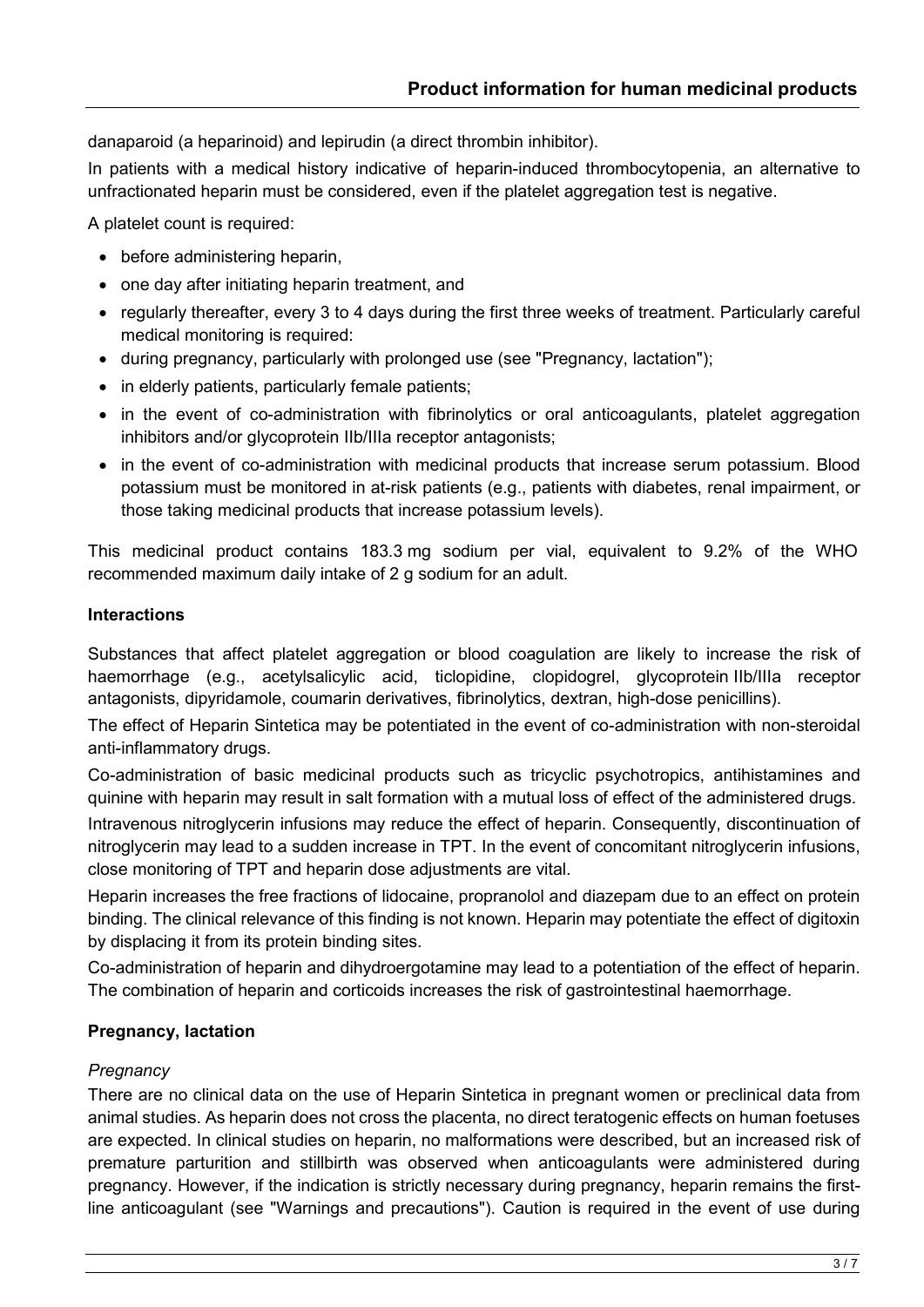pregnancy. *Lactation*

As heparin is not excreted in breast milk, Heparin Sintetica is also unlikely to be excreted in breast milk. As a result, there is no evidence to suggest an increased risk during breast-feeding. *Fertility*

There are no clinical or preclinical data on the effect of Heparin Sintetica on fertility.

## **Effects on ability to drive and use machines**

No corresponding studies have been performed.

### **Undesirable effects**

Haemorrhage is uncommonly observed during heparin treatment, e.g., manifesting as haematuria or subcutaneous haematoma at pressure points or injection sites. Depending on their size, lesions may persist in some cases. Before each injection of Heparin Sintetica, a careful investigation is required both for any signs of bleeding around the operation site, renal capsule and injection site, and for any bruising at pressure points (buttocks, back).

To avoid haemorrhage, IM injections should be avoided during anticoagulant therapy; however, there are no problems with injecting medicinal products via the SC or especially IV routes. Inconsequential bleeding, particularly minor haematomas, does not warrant discontinuation of heparin treatment. A dose reduction can be considered based on the individual case. In the event of major haemorrhage, discontinuation of heparin treatment is recommended while the effect of the drug abates. In the event of dangerous bleeding, heparin treatment must be interrupted and any circulating heparin must be neutralised using a protamine hydrochloride injection (see "*Overdose*").

The frequency of the adverse reactions listed below was defined using the following convention: very common (≥1/10), common (≥1/100, <1/10), uncommon (≥1/1,000 <1/100), rare (≥1/10,000 <1/1,000), very rare (<1/10,000).

The most common adverse reactions are those pertaining to the coagulation system. Depending on the heparin dose, the onset of bleeding must often be taken into account.

### *Blood and lymphatic system disorders*

*Common:* administration site haemorrhage, cutaneous and subcutaneous haemorrhage (at pressure points) as well as mucosal haemorrhage, gastrointestinal haemorrhage, urogenital haemorrhage such as haematuria or bleeding around the renal capsule.

*Common:* thrombocytopenia (further details below).

#### *Immune system disorders*

*Rare:* allergic reactions (urticaria, erythema, nausea/vomiting, pruritus, dyspnoea, bronchospasm and decreased blood pressure).

*Very rare:* anaphylactic shock, Stevens-Johnson syndrome, epidermal necrolysis.

#### *Metabolism and nutrition disorders*

*Very rare:* hyperkalaemia and metabolic acidosis, particularly in patients with renal impairment or diabetes.

### *Hepatobiliary disorders*

*Common:* increased serum transaminases (ASAT, ALAT) (generally reversible and with no clinical relevance).

*Very rare:* increased gamma-GT, LDH and lipase (generally reversible and with no clinical relevance).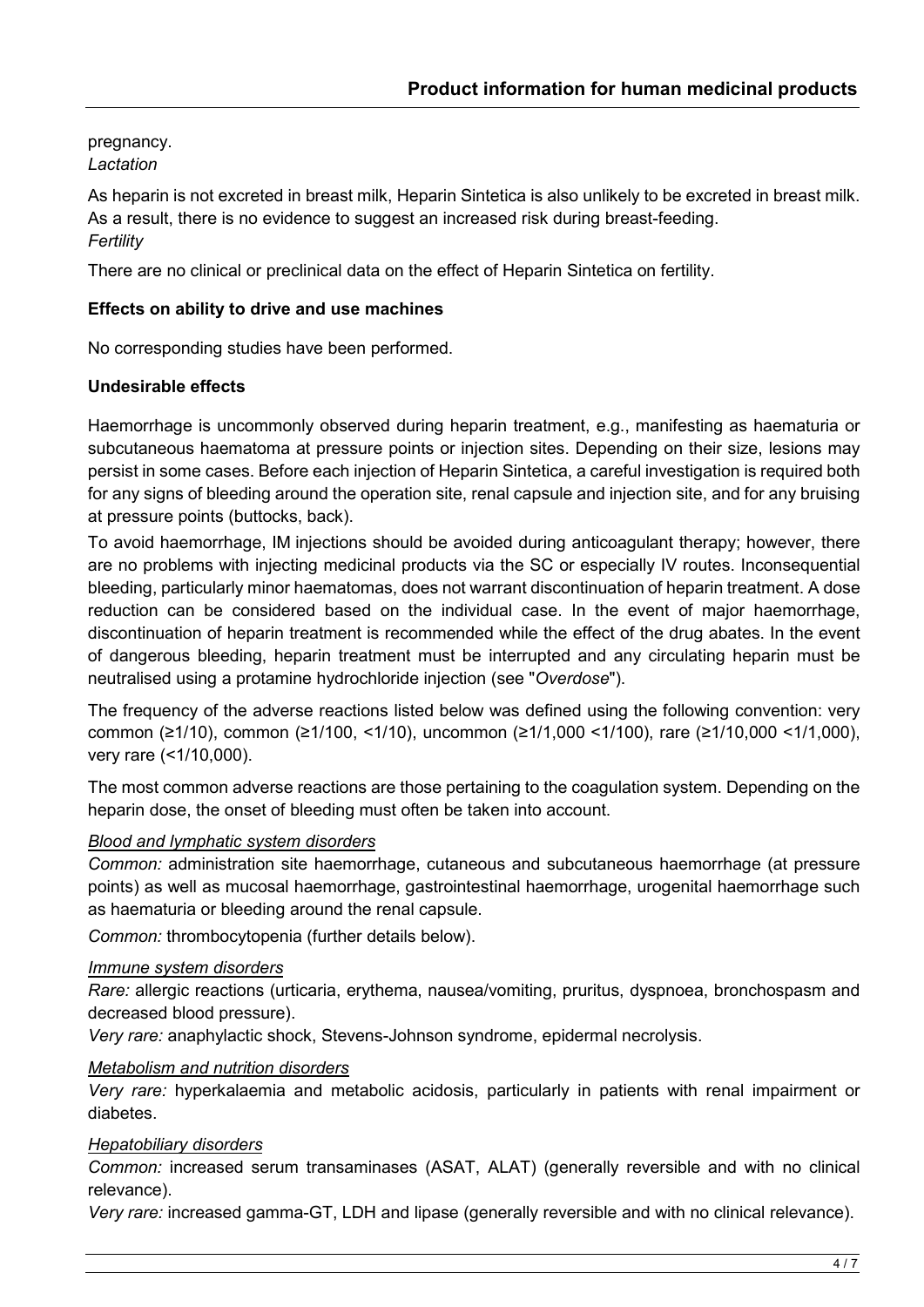*Skin and subcutaneous tissue disorders*

*Uncommon:* local tissue reactions (induration, redness). *Rare:* skin necrosis. *Very rare:* alopecia (reversible).

*Musculoskeletal and connective tissue disorders Common:* osteoporosis in the event of prolonged high-dose treatment.

*Reproductive system and breast disorders*

*Very rare:* priapism.

### *Note on the onset of thrombocytopenia*

There are two distinct clinical forms of thrombocytopenia: mild, transient thrombocytopenia (type I) is observed more frequently at initiation of heparin treatment, with platelet counts 100,000-150,000/mcL. Such cases do not generally lead to complications. As a result, treatment may be continued.

In up to 3% of patients, severe thrombocytopenia mediated by antibodies (type II) occurs, with platelet counts <100,000/mcL or with a rapid decrease to a count <50% baseline. In unsensitised patients, the decrease in platelet count generally begins 6-14 days after treatment initiation; in sensitised patients, it may set in within a few hours. The following complications can occur: arterial and venous thrombosis/thromboembolism, consumption coagulopathy with possible skin necrosis at the injection site, petechiae, purpura and melena. The anticoagulant effect of heparin may be reduced as a result (heparin resistance).

Heparin Sintetica must be immediately discontinued in such cases. The patient must also be advised that they may have no further treatment with heparin-based products in the future.

Reporting suspected adverse reactions after authorisation of the medicinal product is very important. It allows continued monitoring of the benefit/risk balance of the medicinal product. Healthcare professionals are asked to report any suspected adverse reactions online via the ElViS portal (Electronic Vigilance System). You can obtain information about this at www.swissmedic.ch.

### **Overdose**

Heparin overdose leads to increased hypocoagulation with an increased risk of haemorrhage. As stated above, dose reduction and suspension of heparin administration are appropriate countermeasures. In serious cases, protamine hydrochloride may be administered to rapidly neutralise the heparin (for the dosage and method of administration, see the corresponding product information or package leaflet).

### **Properties/Effects**

*ATC code* B01AB01

## *Mechanism of action*

Heparin is a high-sulfate, mucopolysaccharide glycosaminoglycan polymer. Its many sulfate and carboxyl groups make it acidic in aqueous media.

Heparin has anticoagulant effects. Heparin acts as a catalyst, significantly increasing the speed at which antithrombin (a heparin cofactor) neutralises thrombin and activated coagulation factor X (Xa). Antithrombin (AT) generally neutralises these coagulation factors by slowly forming irreversible complexes with them via stoichiometry.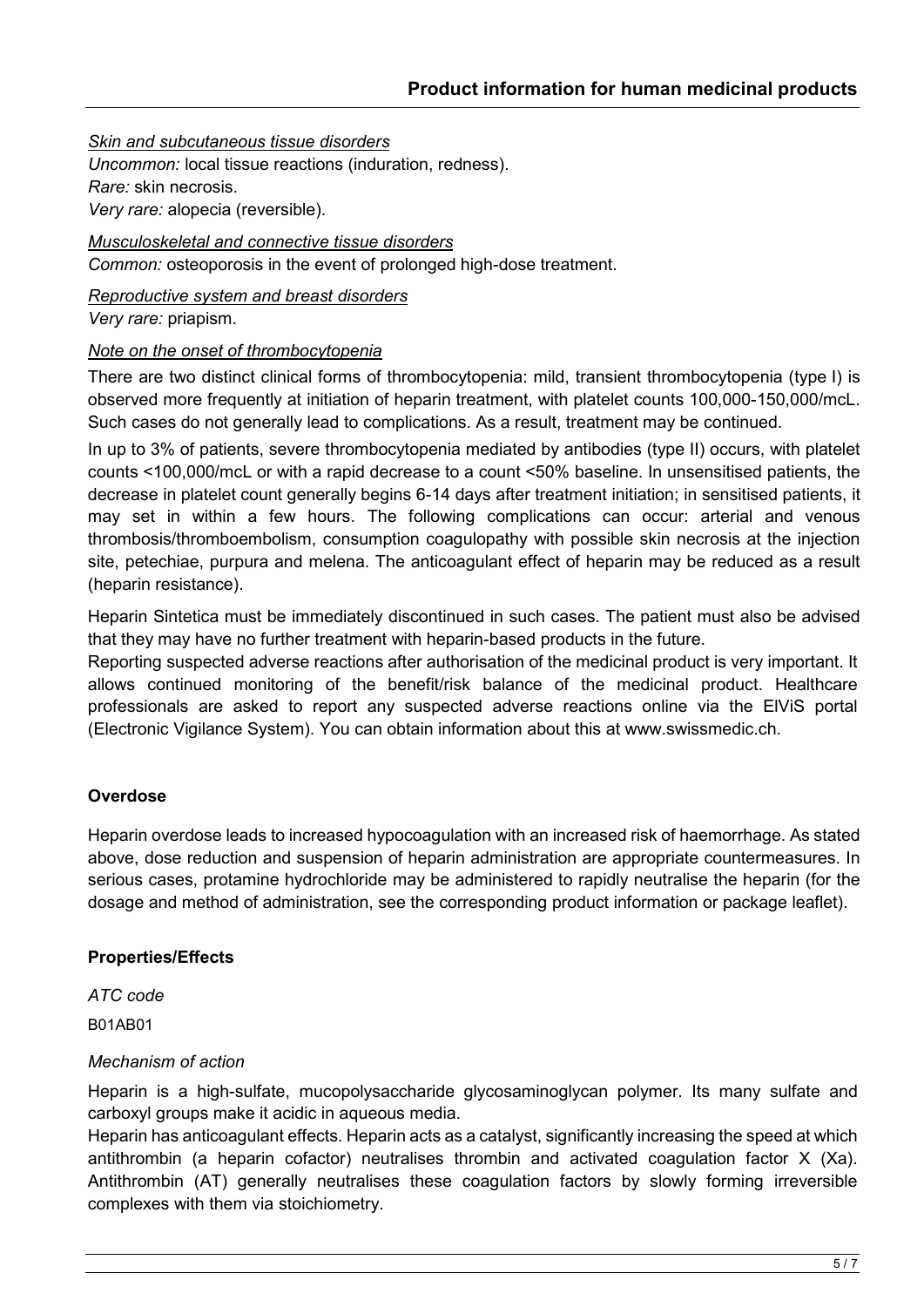# *Pharmacodynamics*

Heparin inhibits coagulation in the presence of antithrombin. The heparin-antithrombin complex (*in vivo*  and *in vitro*) inactivates the activated coagulation factors IX, X, XI and XII, thereby inhibiting thrombin formation. At high concentrations, heparin also inhibits platelet aggregation.

Low doses of heparin accelerate antithrombin III activity, particularly its anti-Xa and anti-IIa activity. This is why low-molecular-weight heparin is used for low-dose heparin treatment.

Heparin also has an anti-inflammatory effect. It is involved in lipid metabolism by releasing lipoprotein lipase.

Due to its marked polarity and high molecular weight, heparin very poorly crosses membrane barriers, particularly in the gastrointestinal mucosa. It must therefore be administered parenterally for its anticoagulant activity to take effect.

The bleeding time is generally not affected by heparin. Different times (activated coagulation time, activated partial thromboplastin time, prothrombin time, total blood coagulation time) are prolonged by full therapeutic doses of heparin; in most cases, they are not affected in a detectable manner by low heparin doses.

*Clinical efficacy*

No data available.

#### **Pharmacokinetics**

#### *Absorption*

Heparin can be administered intravenously as either an injection or an infusion. In the event of administration via injection or infusion, it is 100% bioavailable.

Due to its relatively high molecular weight and negative surface charge, heparin is not absorbed from the gastrointestinal tract. However, absorption via inhalation is possible.

The effect of heparin is immediate following intravenous injection.

The interindividual half-life of heparin is 90-120 minutes. It depends on the administered dose, renal and hepatic function and the type of disease.

#### *Distribution*

Heparin is highly bound to plasma proteins. Effective therapeutic plasma concentrations are 0.6±0.3 IU/mL, and effective prophylactic plasma concentrations are 0.05-0.2 IU. The volume of distribution in adults is approx. 0.07 L/kg.

#### *Metabolism*

Following parenteral administration, heparin is eliminated from the blood via absorption into the reticuloendothelial system before undergoing cleavage in the liver (heparinase).

#### *Elimination*

Inactive and depolymerised heparin is eliminated primarily via the urine. Heparin is eliminated equally by both glomerular filtration and tubular secretion. The interindividual elimination half-life varies from 30- 120 minutes.

#### *Kinetics in specific patient groups*

Severe hepatic or renal impairment may lead to heparin accumulation.